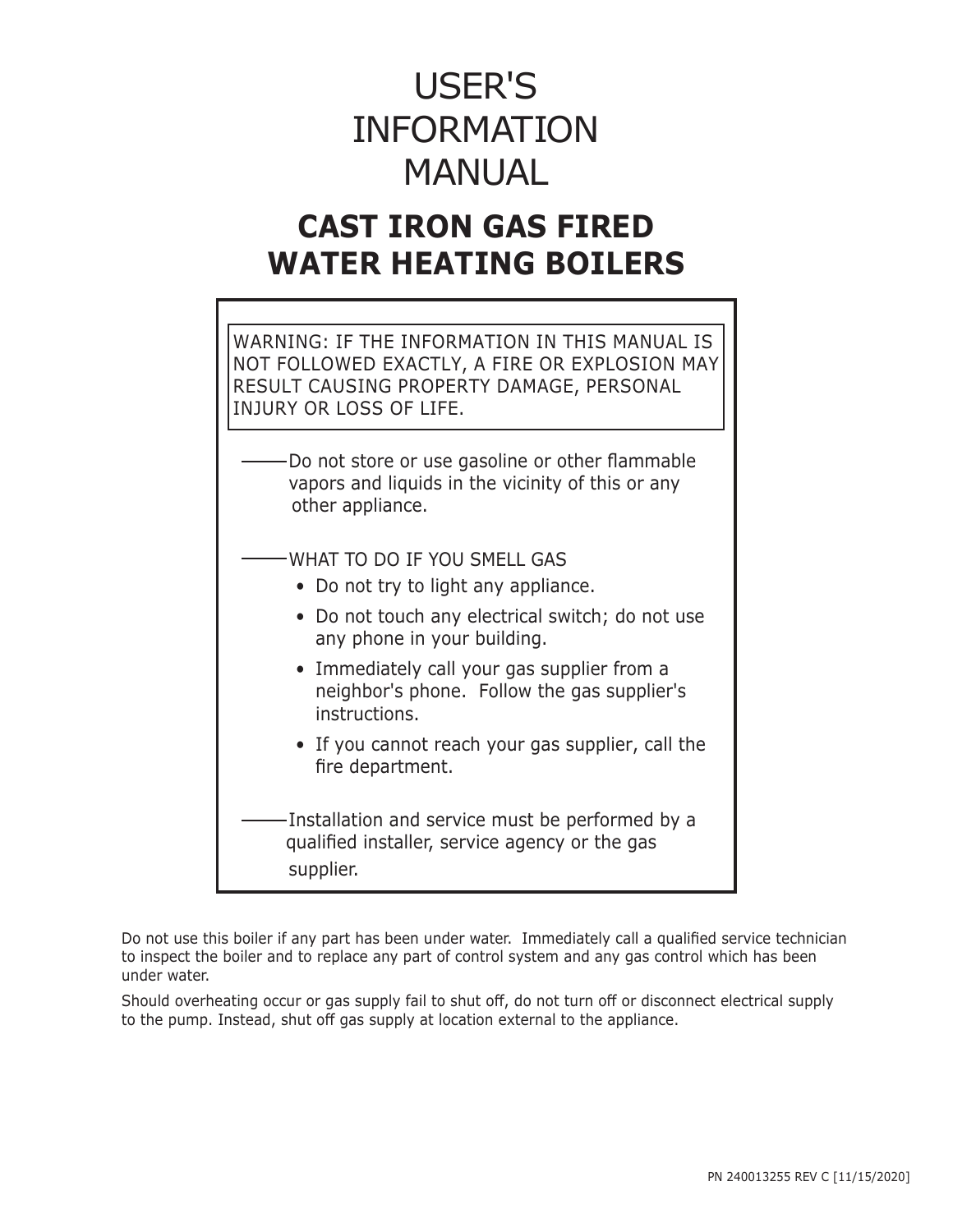# **1- GENERAL**

This boiler has few user serviceable parts. Maintenance and Service must be completed by qualified agency.

# **WARNING !**

Fire, explosion, asphyxiation and electrical shock hazard. Improper maintenance and service could result in death or serious injury. Read this manual and understand all requirements, including use of qualified agency where directed.

### **Become familiar with symbols identifying potential hazards.**



This is the safety alert symbol. Symbol alerts you to potential personal injury hazards. Obey all safety messages following this symbol to avoid possible injury or death.

# **DANGER !**

Indicates a hazardous situation which, if not avoided, WILL result in death or serious injury

# **WARNING !**

Indicates a hazardous situation which, if not avoided, could result in death or serious injury.

# **A** CAUTION

Indicates a hazardous situation which, if not avoided, could result in minor or moderate injury.

# *NOTICE*

Used to address practices not related to personal injury.

# **WARNING !**

Combustion chamber insulation in this product contains ceramic fiber material. Ceramic fibers can be converted to cristobalite in very high temperature applications. The International Agency for Research on Cancer (IARC) has concluded, Crystalline silica inhaled in the form of quartz or cristobalite from occupational sources is carcinogenic to humans (Group1). Avoid breathing dust and contact with skin and eyes. Use NIOSH certified dust respirator (N95). This type of respirator is based on the OSHA requirements for cristobalite at the time this document was written. Other types of respirators may be needed depending on the job site conditions. Current NIOSH recommendations can be found on the NIOSH website [https://www.cdc.gov/niosh/topics/]( http://www.cdc.gov/niosh/homepage.html.) [silica/.]( http://www.cdc.gov/niosh/homepage.html.) NIOSH approved respirators, manufacturers, and phone numbers are also listed on this website. Wear long-sleeved, loose fitting clothing, gloves, and eye protection. Apply enough water to the combustion chamber lining to prevent dust. Wash potentially contaminated clothes separately from other clothing. Rinse clothes washer thoroughly.

NIOSH stated First Aid. Eye: Irrigate immediately. Breathing: Fresh air.

# **A** CAUTION

Laceration, burn hazard. Metal edges and parts may have sharp edges and/or may be hot. Use appropriate personal protection equipment to include safety glasses and gloves when installing or servicing this boiler. Failure to follow these instructions could result in minor or moderate injury.

**KEEP THIS MANUAL NEAR BOILER RETAIN FOR FUTURE REFERENCE**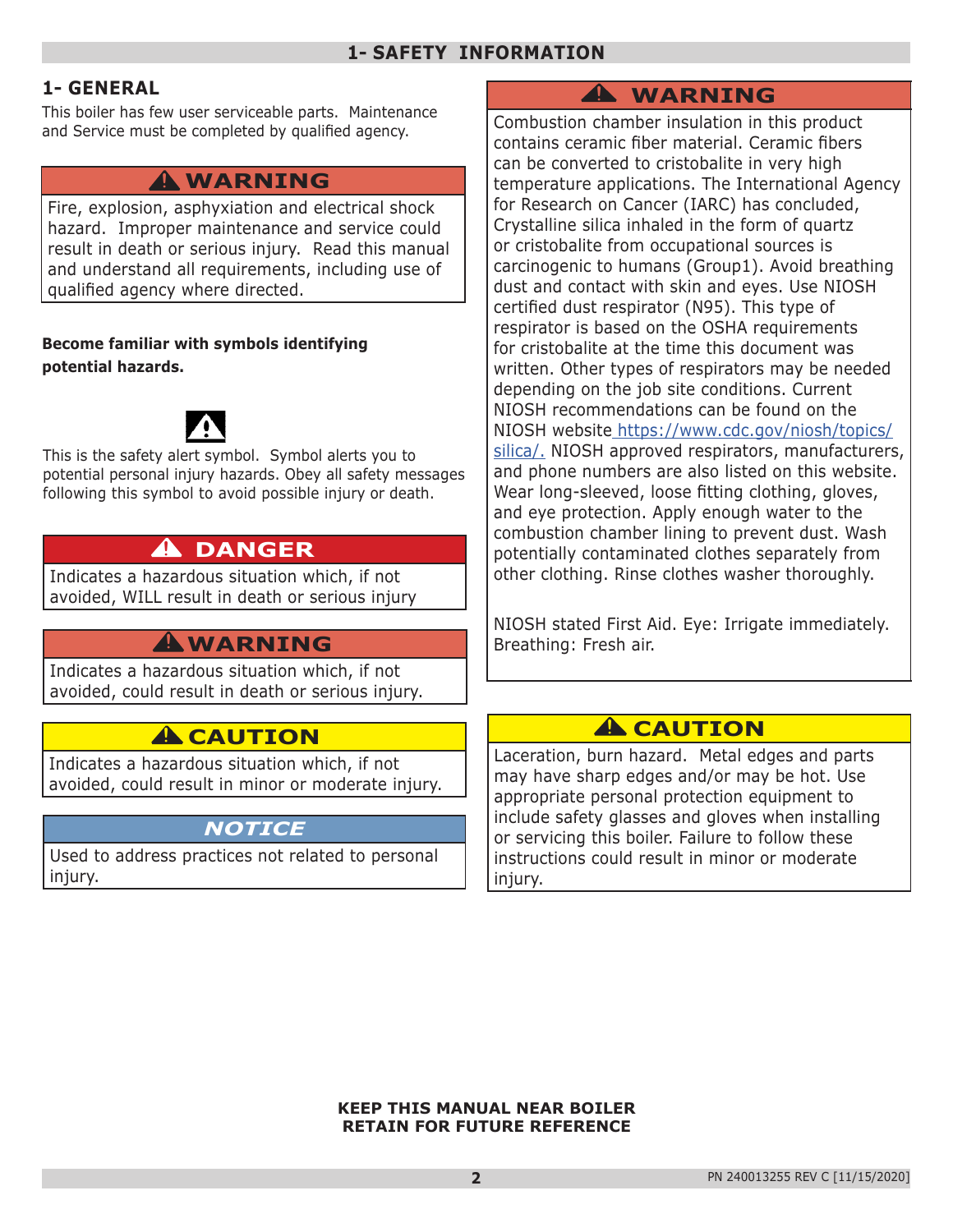# **2 - SAFETY INFORMATION**

### **FOR YOUR SAFETY READ BEFORE OPERATING**



### **Hot Water Can Scald!**

Water heated to temperature for clothes washing, dish washing and other sanitizing needs can scald and cause permanent injury.

Children, elderly, and infirm or physically handicapped persons are more likely to be permanently injured by hot water. Never leave them unattended in bathtub or shower. Never allow small children to use a hot water tap or draw their own bath.

If anyone using hot water in the building fits the above description, or if state laws or local codes require certain water temperatures at hot water taps, you must take special precautions:

- Use lowest possible temperature setting.
- Install some type of tempering device, such as an automatic mixing valve, at hot water tap or water heater. Automatic mixing valve must be selected and installed according to manufacturer's recommendations and instructions.
- Water passing out of drain valves may be extremely hot. To avoid injury:
	- Make sure all connections are tight.
	- Direct water flow away from any person.

| <b>Water</b><br><b>Temperature</b><br><b>Setting</b> | 1st Degree Burn<br><b>Exposure Time For</b><br>An Adult | 2nd and 3rd Degree Burn<br><b>Exposure Time For An</b><br><b>Adult</b> |
|------------------------------------------------------|---------------------------------------------------------|------------------------------------------------------------------------|
| $120^\circ$ F                                        | 1 minute                                                | 5 minutes                                                              |
| $130^\circ$ F                                        | 5 seconds                                               | 30 seconds                                                             |
| 140°F                                                | 2 seconds                                               | 5 seconds                                                              |
| $150^\circ$ F                                        | 1 second                                                | 1.5 seconds                                                            |
| $160^\circ$<br>-F                                    | Instantaneous                                           | 0.5 seconds                                                            |

**Note:** Warning for Infants, Children, and Elderly: Great care must be taken when exposing the aforementioned groups to warm or hot water as they can be badly burned in exposure times less than half of the time for an adult.

# **WARNING !**

Fire, Explosion, Asphyxiation, Electrical shock hazard! Flooding will result in damages such as electrical problems, corrosion, inoperative parts, mold and other unforeseen issues which can occur over time. Any equipment determined by a professional as damaged by a flood, defined as excess of water or other liquid, shall be replaced. Failure to follow these directions will result in a Hazardous Situation.

### **1.1 What To Do Should Overheating Occur**

Do not turn off or disconnect electrical supply to pumps. Shut off gas supply at location external to appliance.

### **1.2 What To Do If Boiler Or Any Part Has Been Under Water**

Do not use boiler if any part has been under water. Immediately call a qualified service technician to inspect boiler and to replace any part of control system and any gas control which has been under water.

### **1.3 For Your Safety**

Manufacturer recommends a carbon monoxide detector located on each floor of your home. Follow your detector's instructions for operation and verification. Some jurisdictions may, by law, require.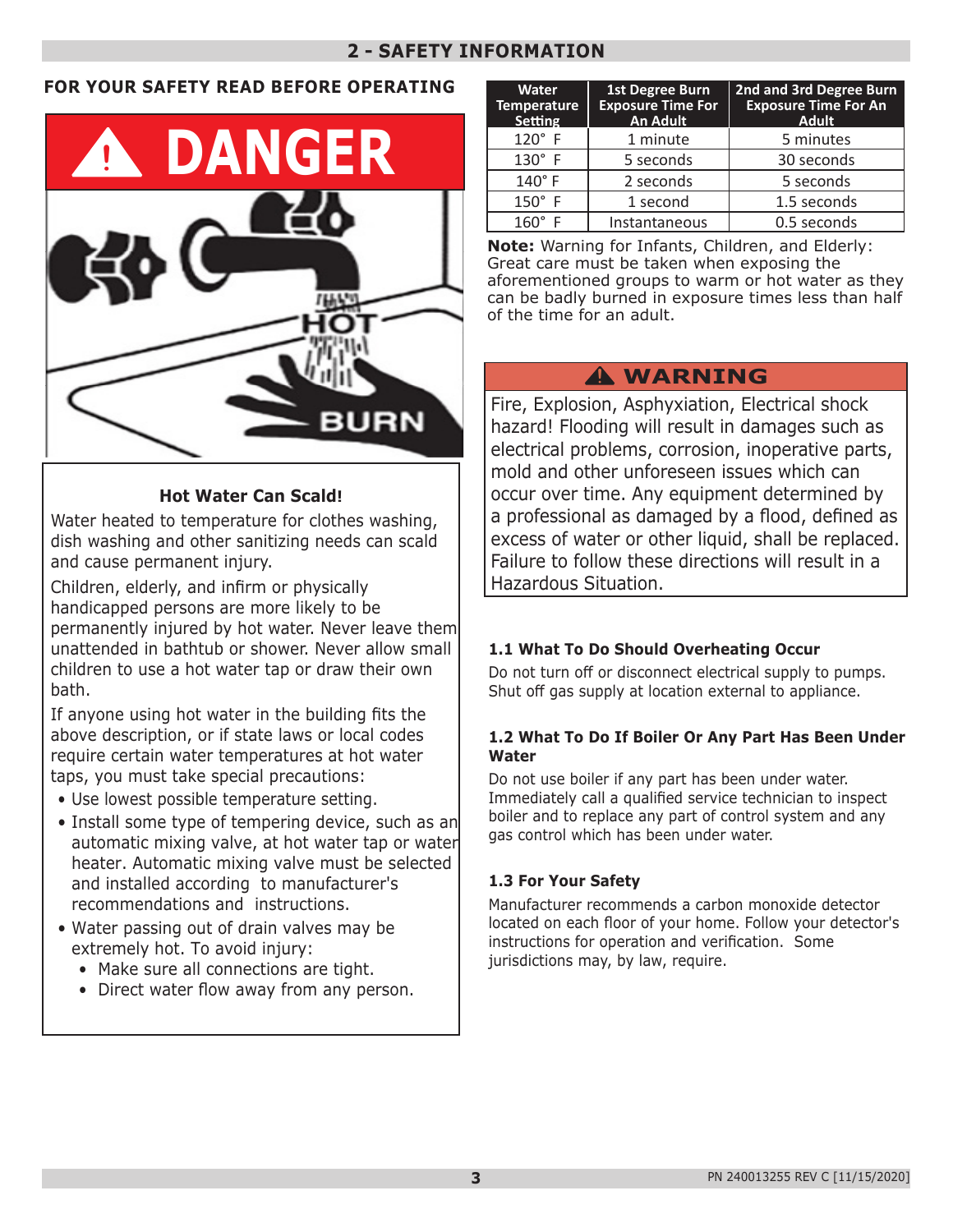# **2 - LIGHTING INSTRUCTIONS**

**If you do not follow these instructions exactly, a fire or explosion may result causing property damage, personal injury or loss of life.**

- This appliance is equipped with an ignition device which automatically lights burner. Do NOT try to light this burner by hand.
- Before operating smell all around appliance area for gas. Be sure to smell next to floor because some gas is heavier than air and will settle to the floor.
- Use only your hand to turn the gas shutoff valve. Never use tools. If valve will not turn by hand, do not try to repair it, call a qualified service technician. Force or attempted repair may result in fire or explosion.
- Do not use this appliance if any part has been under water. Immediately call a qualified service technician to inspect appliance and to replace any part of control system and any gas control which has been under water.
- Do not operate boiler if hot water boiler and system are not full of water to minimum pressure of 12 psi. Verify system is vented of air.

# **2.1 Operating Instructions**

### *Stop! Read Safety information above.*

- Set thermostat to lowest setting.
- Turn "**OFF**" all electrical power to appliance.
- This appliance is equipped with an ignition device which automatically lights the burner. **Do not try to light burner by hand!**
- Turn gas control knob clockwise  $\bullet$  to closed position. See Figure 2-1
- Wait 5 minutes for any gas to clear. Smell for gas, including near floor. If you smell gas, **STOP!** Follow instructions on this page: **"What To Do If You Smell Gas."** If you do **not** smell gas, go to next step.
- Turn gas control knob counter clockwise open position.



- Set thermostat to desired setting.
- If the appliance will not operate, follow instructions TO TURN OFF GAS TO APPLIANCE and call your service technician or gas supplier.

# **EXECUTION**

# **WHAT TO DO IF YOU SMELL GAS**

- Do not try to light any appliance.
- Do not touch any electrical switch; do not use any phone in your building.
- Immediately call your gas supplier from a neighbor's phone. Follow the gas supplier's instructions.
- If you cannot reach your gas supplier, call the fire department.

# **2.2 To Turn Off Gas To Appliance**

- Set thermostat to lowest setting.
- Turn **"OFF"** all electric power to appliance if service is to be performed.
- Remove access panel(s).
- Turn gas shutoff control knob clockwise closed position.
- Replace access panel(s).

# **FIGURE 1- 1 - GAS VALVE**



**4**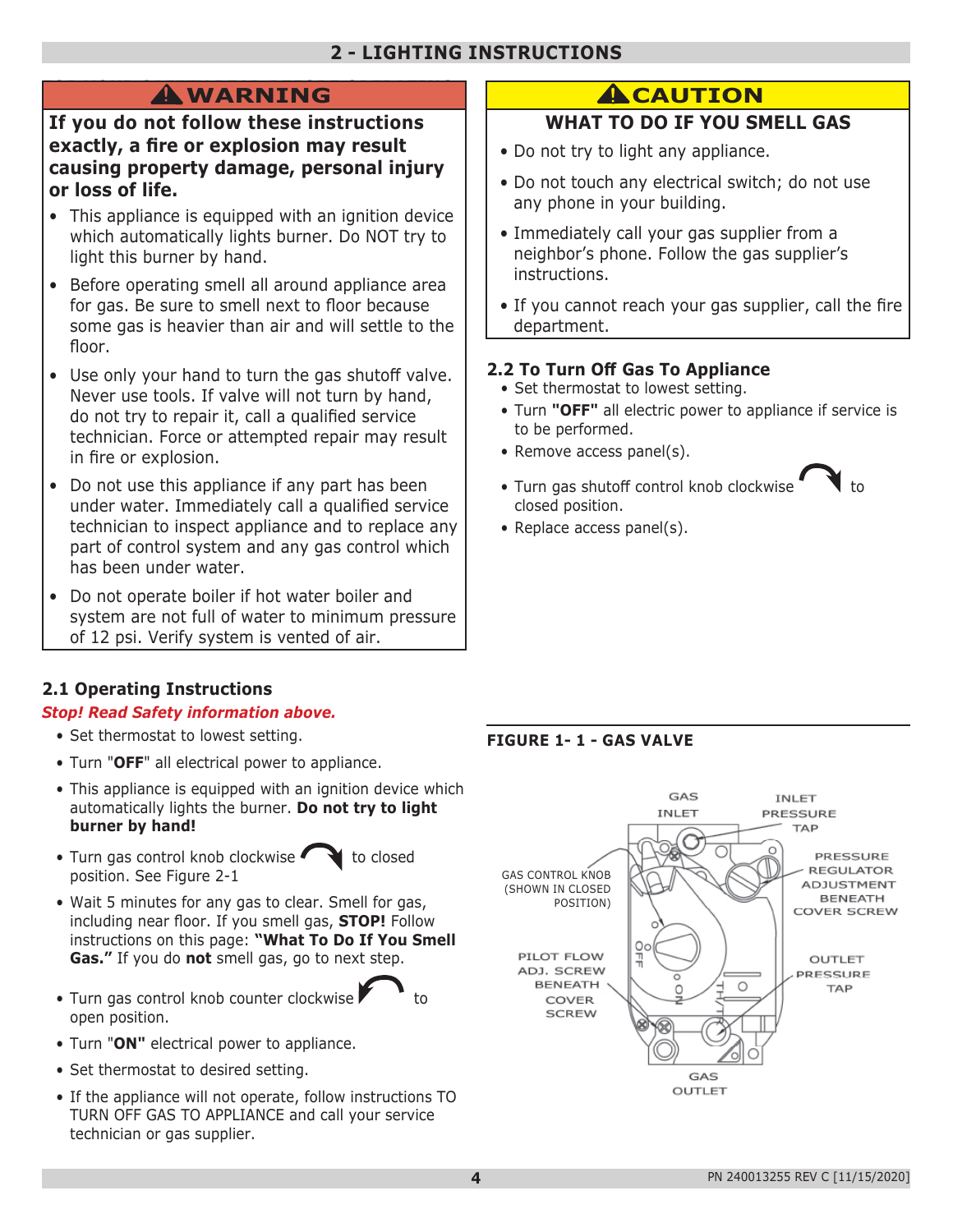### **3 - GENERAL INSTRUCTIONS**

# **WARNING !**

Fire and Asphyxiation hazard. Do not attempt to place boiler in operation if safety switches shut the main burner gas off. Contact a qualified service agency. Failure to follow these instructions could result in death or serious injury.

### **3.1 Safety Features**

- In event the flow of combustion products through boiler venting system becomes blocked, the blocked vent safety switch *will* shut main burner gas off. *See Figure 2.* If this condition occurs, **do not attempt to place boiler in operation. Contact a qualified service agency.**
- If boiler flue-ways become blocked, flame rollout safety switch *will* shut main burner gas off. *See Figure 2.* If this condition occurs, **do not attempt to place the boiler in operation. Contact a qualified service agency.**

### **3.2 Continuous**

- Keep boiler area free from combustible materials, gasoline and other flammable vapors and liquids.
- Keep combustion air and vent terminations (outside building) free from trash, vegetation and other items capable of blocking flow.

# **3.3 Beginning of Each Heating Season**

Contact qualified service agency to perform maintenance and cleaning per Installation, Operation and Maintenance manual.

Inspection will include examining all flue product carrying areas, vent system, burner and pilot flames. Will also include filling boiler with water if drained as part of End of Heating Season procedure.

# **3.4 Monthly**

- Inspect combustion air, vent piping for deterioration, leaks or sagging. Contact qualified agency, as necessary.
- Inspect system piping for leaks. Contact qualified agency, as necessary.
- Check air vent(s) for leakage.
- Follow OPERATING INSTRUCTIONS to return to normal operation.





# **WARNING !**

Burn and scald hazard. Verify Safety Relief Valve discharge piping run to safe discharge location before conducting maintenance procedure. Contact qualified agency to correct improper piping.

### **3.5 Check According to Manufacturer's Instructions**

Safety Relief Valve - Refer to manufacturer's instructions.

### **3.6 End of Heating Season, if boiler is not used for domestic hot water**

- Follow instructions to TURN OFF GAS TO APPLIANCE. See section 2.2.
- Contact qualified agency to drain heating system (if system does not use antifreeze) if heating system is exposed to freezing temperatures while out of service.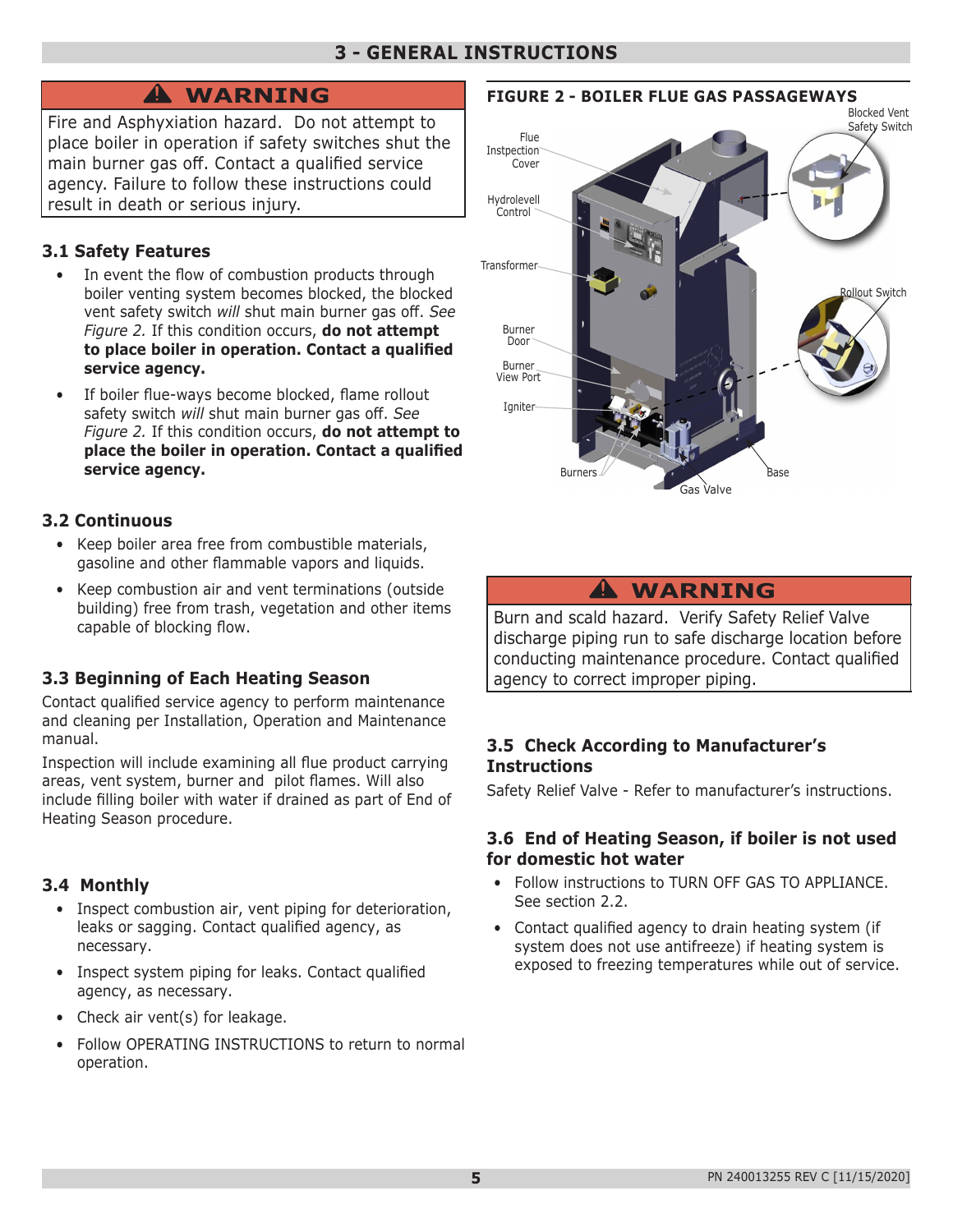| <b>NOTES</b> |  |
|--------------|--|
|              |  |
|              |  |
|              |  |
|              |  |
|              |  |
|              |  |
|              |  |
|              |  |
|              |  |
|              |  |
|              |  |
|              |  |
|              |  |
|              |  |
|              |  |
|              |  |
|              |  |
|              |  |
|              |  |
|              |  |
|              |  |
|              |  |
|              |  |
|              |  |
|              |  |
|              |  |
|              |  |
|              |  |
|              |  |
|              |  |
|              |  |
|              |  |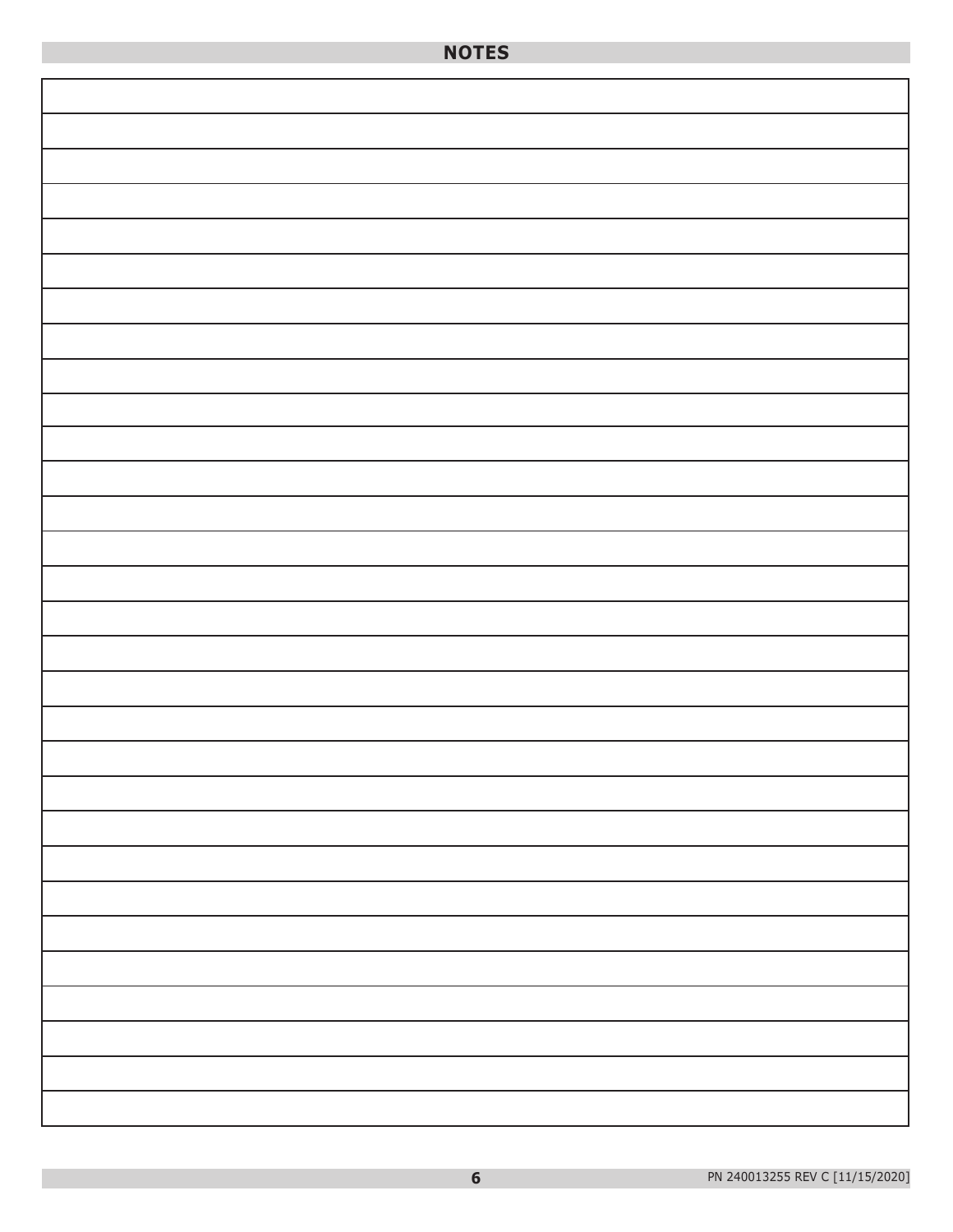|                                               |  |  |  |  |  |  | SERVICE RECORD |  |  |  |  |  |  |  |  |
|-----------------------------------------------|--|--|--|--|--|--|----------------|--|--|--|--|--|--|--|--|
| Company Address & Phone #                     |  |  |  |  |  |  |                |  |  |  |  |  |  |  |  |
| m.<br><b>Company Name &amp; Tech Initials</b> |  |  |  |  |  |  |                |  |  |  |  |  |  |  |  |
| Service Performed                             |  |  |  |  |  |  |                |  |  |  |  |  |  |  |  |
| <b>Date</b>                                   |  |  |  |  |  |  |                |  |  |  |  |  |  |  |  |

**SERVICE RECORD**